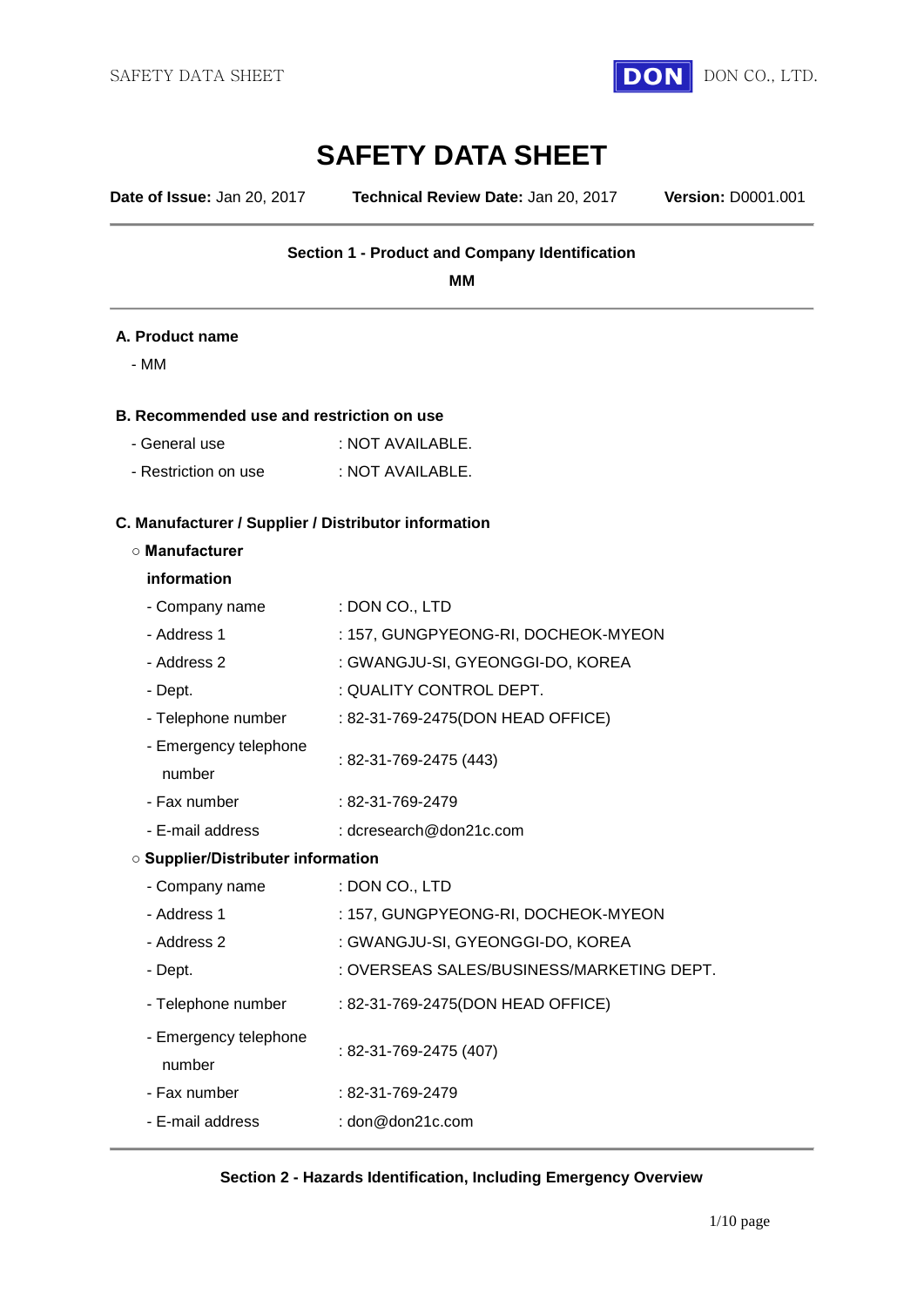

**MM**

#### **A. Hazard classification**

NOT CLASSIFIED AS HAZARDOUS ACCORDING TO OSHA HAZARD COMMUNICATION STANDARD, 29 CFR 1910.1200.

#### **B. Label elements**

- **○ Signal word** NOT APPLICABLE.
- **○ Symbols** NOT APPLICABLE.
- **○ Pictograms**

NOT APPLICABLE.

#### **B. Other hazards**

NONE KNOWN.

| <b>Section 3 - Composition/Information on Ingredients</b> |
|-----------------------------------------------------------|
|-----------------------------------------------------------|

MM

#### **A. Ingredient Name:** MM

| <b>NAME</b>     | $\%$  | CAS NO    | <b>CLASSIFICATION</b> |
|-----------------|-------|-----------|-----------------------|
| Magnesium oxide | 99.99 | 1309-48-4 | N/A                   |

\* EXACT PERCENTAGES ARE BEING WITHHELD AS A TRADE SECRET.

#### **Section 4 - First Aid Measures**

**MM**

#### **A. Description of first-aid measures**

**○ Inhalation**

AFTER INHALATION: FRESH AIR.

#### **○ Skin contact**

AFTER SKIN CONTACT: TAKE OFF IMMEDIATELY ALL CONTAMINATED CLOTHING. RINSE SKIN WITH WATER/SHOWER.

#### **○ Eye contact**

AFTER EYE CONTACT: RINSE OUT WITH PLENTY OF WATER.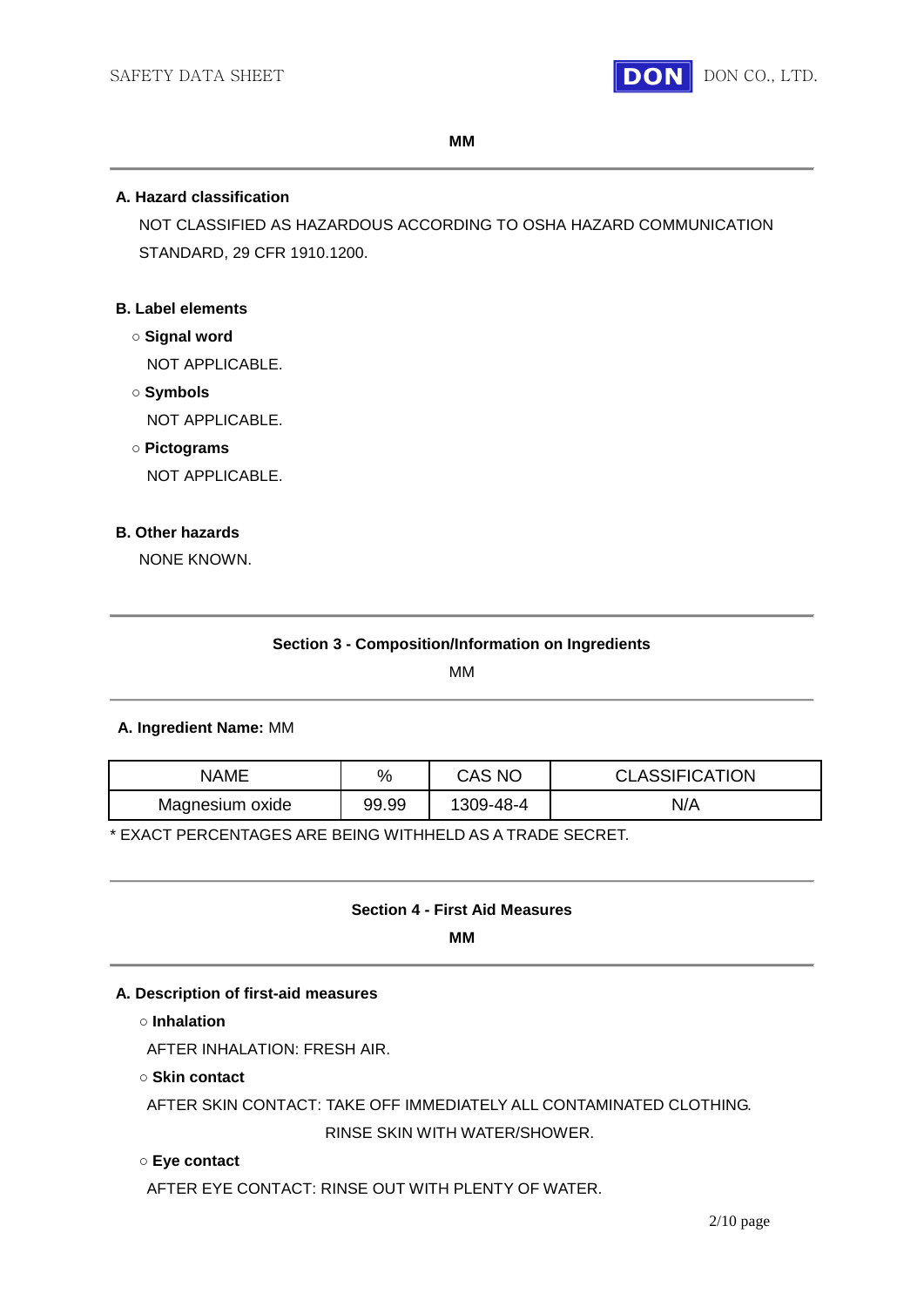SAFETY DATA SHEET **DON** DON CO., LTD.

#### **○ Ingestion**

## AFTER SWALLOWING: MAKE VICTIM DRINK WATER (TWO GLASSES AT MOST). CONSULT DOCTOR IF FEELING UNWELL. NEVER GIVE ANYTHING BY MOUTH TO AN UNCONSCIOUS PERSON.

- **B. Most important symptoms and effects, both acute and delayed** IRRITANT EFFECTS
- **C. Indication of any immediate medical attention and special treatment needed** NO INFORMATION AVAILABLE.

## **Section 5 - Fire Fighting Measures**

**MM**

#### **A. Extinguishing media**

#### **○ Suitable extinguishing media**

USE EXTINGUISHING MEASURES THAT ARE APPROPRIATE TO LOCAL CIRCUMSTANCES AND THE SURROUNDING ENVIRONMENT.

#### **○ Unsuitable extinguishing media**

FOR THIS SUBSTANCE/MIXTURE NO LIMITATIONS OF EXTINGUISHING AGENTS ARE GIVEN.

#### **B. Special hazards arising from the substance or mixture**

NOT COMBUSTIBLE.

MAGNESIUM OXIDE

#### **C. Advice for firefighters**

#### **○ Special protective equipment for fire-fighters**

WEAR SELF CONTAINED BREATHING APPARATUS FOR FIRE FIGHTING IF NECESSARY.

#### **D. Further information**

NO INFORMATION AVAILABLE.

#### **Section 6 - Accidental Release Measures**

**MM**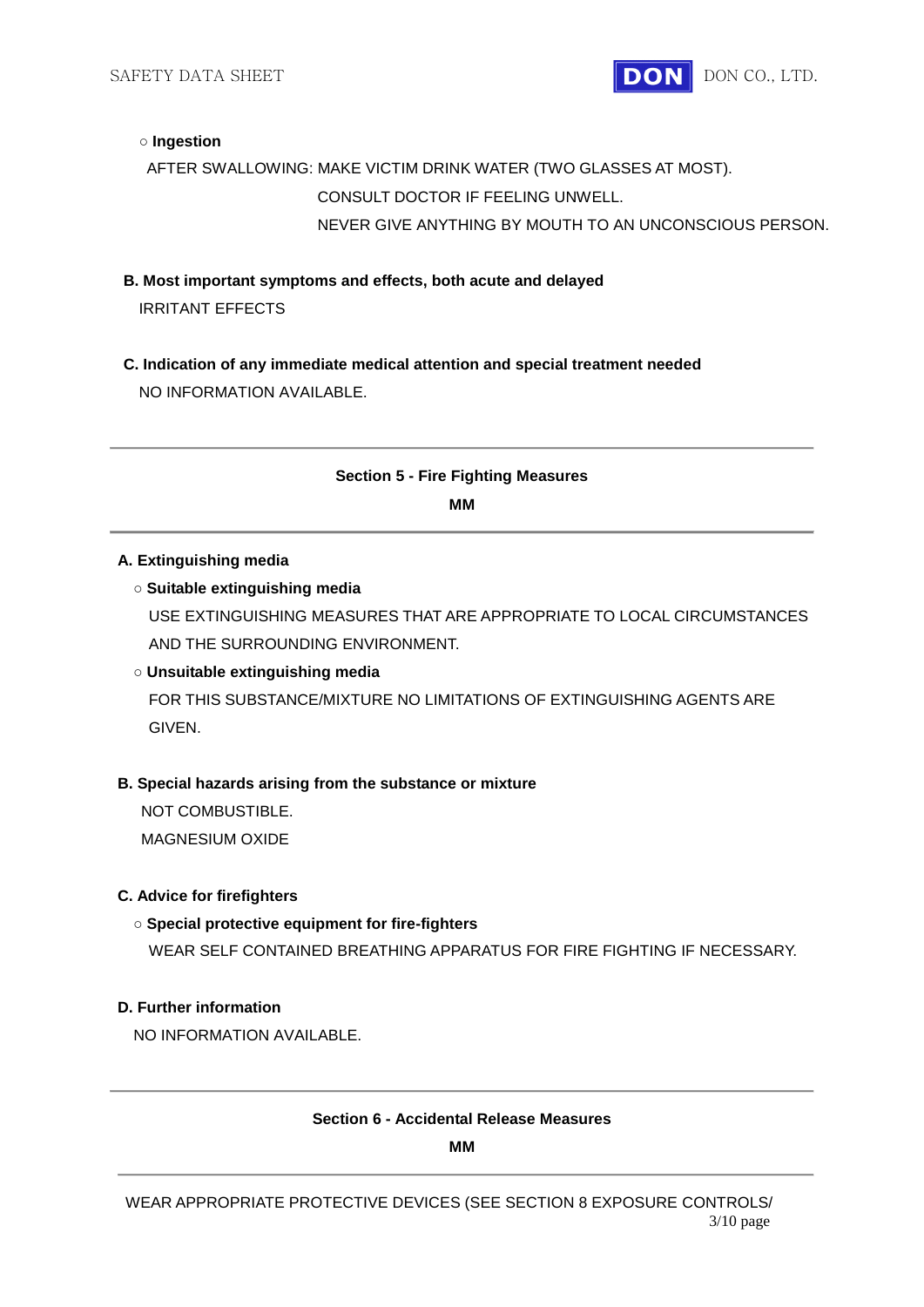

PERSONAL PROTECTION). AVOID CONTACT WITH EYES AND SKIN. DO NOT INHALE THE PRODUCT.

#### **A. Environmental precautions**

DO NOT LET PRODUCT ENTER DRAINS.

#### **B. Methods and materials for containment and cleaning up**

SWEEP UP AND SHOVEL. KEEP IN SUITABLE, CLOSED CONTAINERS FOR DISPOSAL.

#### **C. Reference to other sections**

SEE SECTION 7 FOR INFORMATION ON SAFE HANDLING. SEE SECTION 8 FOR INFORMATION ON PERSONAL PROTECTION EQUIPMENT. SEE SECTION 13 FOR DISPOSAL INFORMATION.

# **Section 7 - Handling and Storage**

**MM**

#### **A. Precautions for safe handling**

PROVIDE APPROPRIATE EXHAUST VENTILATION AT PLACES WHERE DUST IS FORMED.NORMAL MEASURES FOR PREVENTIVE FIRE PROTECTION.

#### **B. Conditions for safe storage, including any incompatibilities**

STORE IN COOL PLACE. KEEP CONTAINER TIGHTLY CLOSED IN A DRY AND WELL-VENTILATED PLACE. AIR AND MOISTURE SENSITIVE.

#### **Section 8 - Exposure Controls & Personal Protection**

**MM**

#### **A. Exposure limits(s)**

*Magnesium oxide 1309-48-4*

**○ ACGIH**

NO INFORMATION AVAILABLE.

**○ NIOSH/GUIDE**

NO INFORMATION AVAILABLE.

**○ OSHA\_TRANS** NO INFORMATION AVAILABLE.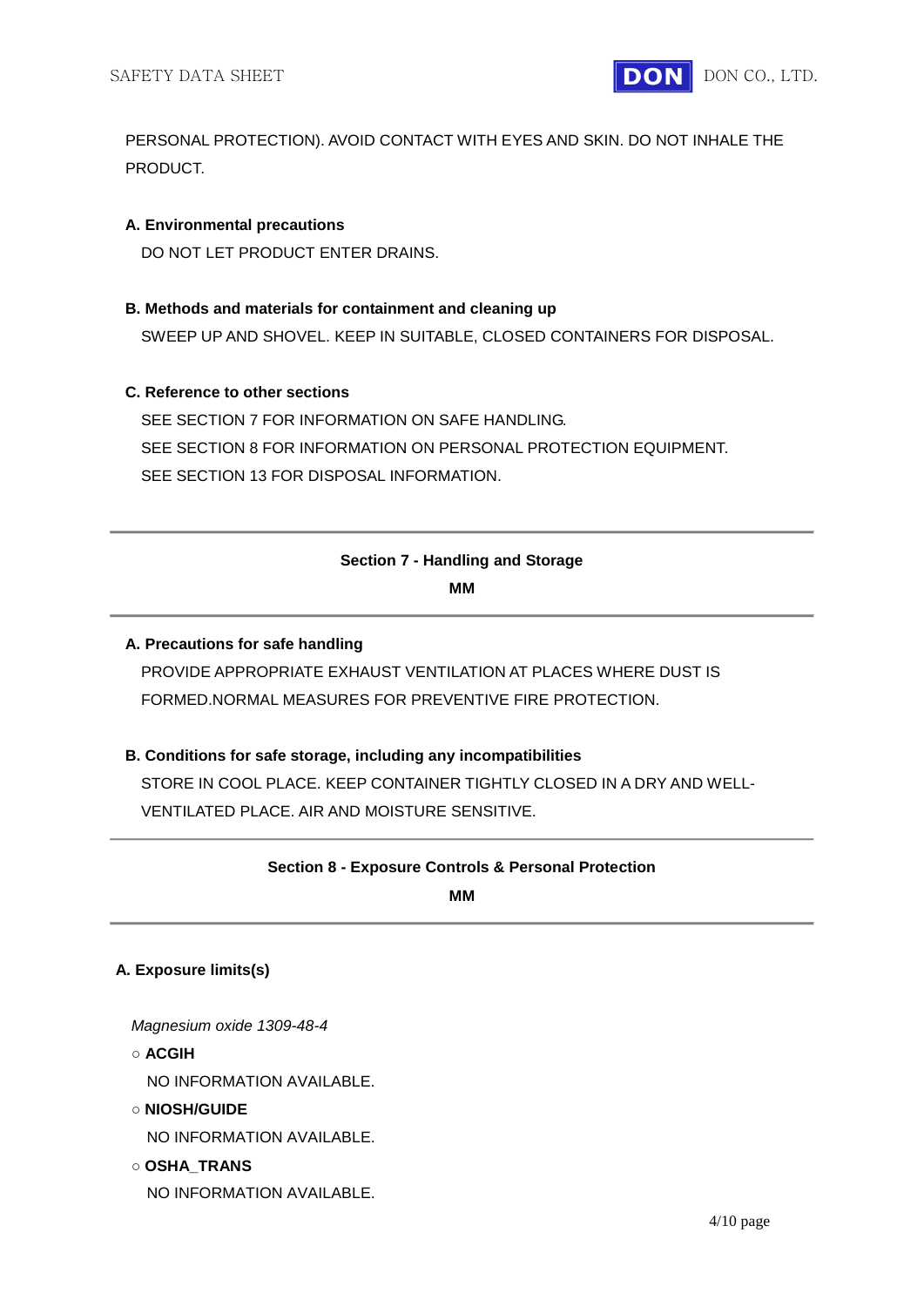#### **○ Z1A**

NO INFORMATION AVAILABLE.

#### **○ OSHA/Z2**

NO INFORMATION AVAILABLE.

#### **B. Engineering controls**

TECHNICAL MEASURES AND APPROPRIATE WORKING OPERATIONS SHOULD BE GIVEN PRIORITY OVER THE USE OF PERSONAL PROTECTIVE EQUIPMENT.

#### **C. Personal protective equipment**

#### **○ Respiratory protection**

REQUIRED WHEN DUSTS ARE GENERATED.

#### **○ Eye/face protection**

USE EQUIPMENT FOR EYE PROTECTION TESTED AND APPROVED UNDER APPROPRIATE GOVERNMENT STANDARDS SUCH AS NIOSH (US)

#### **○ Hand protection**

CHEMICAL-RESISTANT, IMPERVIOUS GLOVES COMPLYING WITH AN APPROVED STANDARD SHOULD BE WORN AT ALL TIMES WHEN HANDLING CHEMICAL PRODUCTS IF A RISK ASSESSMENT INDICATES THIS IS NECESSARY.

#### **○ Hygiene measures**

CHANGE CONTAMINATED CLOTHING. APPLICATION OF SKIN- PROTECTIVE BARRIER CREAM RECOMMENDED. WASH HANDS AFTER WORKING WITH SUBSTANCE.

#### **○ Others**

NO INFORMATION AVAILABLE.

## **Section 9 - Physical & Chemical Properties**

**MM**

| A. Physical state                       | SOLID(GRANULE)            |
|-----------------------------------------|---------------------------|
| <b>B.</b> Color                         | <b>WHITE</b>              |
| <b>B.</b> Odor                          | <b>ODORLESS</b>           |
| C. Odor threshold                       | NOT APPLICABLE.           |
| D. pH                                   | NO INFORMATION AVAILABLE. |
| E. Melting point/Freezing point         | 2,640 C - lit.            |
| F. Initial Boiling Point/Boiling Ranges | NO INFORMATION AVAILABLE. |
| G. Flash point                          | NO INFORMATION AVAILABLE. |
| H. Evaporation rate                     | NO INFORMATION AVAILABLE. |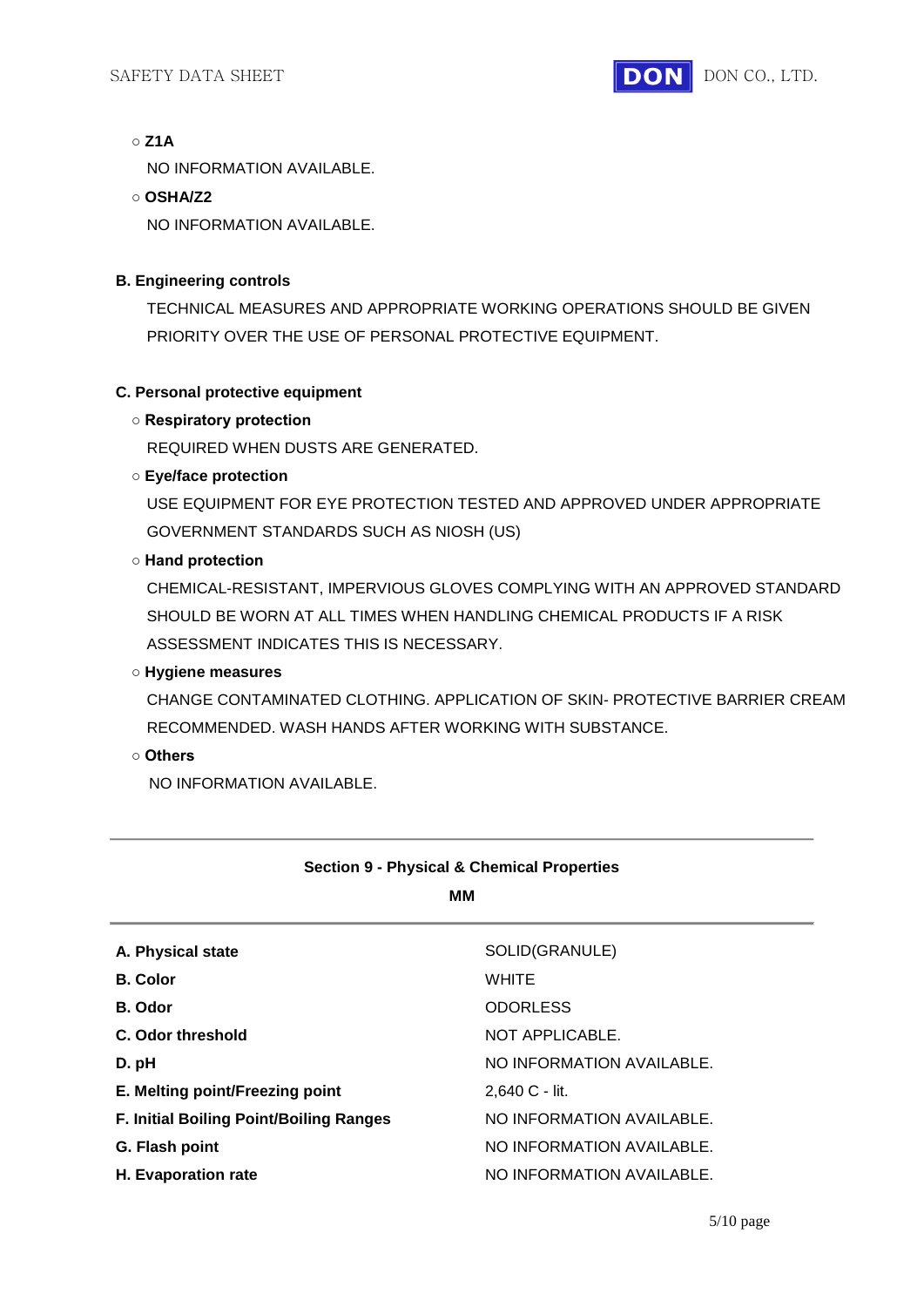

| I. Flammability (Solid, gas)                       | THE PRODUCT IS NOT FLAMMABLE. |
|----------------------------------------------------|-------------------------------|
| J. Upper/Lower Flammability or explosive<br>limits | NO INFORMATION AVAILABLE.     |
| K. Vapor pressure                                  | NO INFORMATION AVAILABLE.     |
| L. Solubility                                      | NO INFORMATION AVAILABLE.     |
| <b>M. Vapor density</b>                            | NO INFORMATION AVAILABLE.     |
| N. Specific gravity                                | 3.6 $g/c$ m <sup>3</sup>      |
| O. Partition coefficient of n-octanol/water        | NO INFORMATION AVAILABLE.     |
| P. Autoignition temperature                        | NO INFORMATION AVAILABLE.     |
| Q. Decomposition temperature                       | NO INFORMATION AVAILABLE.     |
| R. Viscosity                                       | NO INFORMATION AVAILABLE.     |
| S. Molecular weight                                | NO INFORMATION AVAILABLE.     |

#### **Section 10 - Stability & Reactivity Data**

**MM**

#### **A. Reactivity**

THIS MATERIAL IS CONSIDERED TO BE NON REACTIVE UNDER NORMAL USE CONDITIONS.

#### **B. Chemical stability**

STABLE UNDER RECOMMENDED STORAGE CONDITIONS.

#### **C. Conditions to avoid**

EXPOSURE TO MOISTURE AND AIR MAY AFFECT PRODUCT QUALITY.

#### **D. Incompatible materials**

STRONG OXIDIZING AGENTS, MAY REACT VIOLENTLY WITH PHOSPHOROUS PENTACHLORIDE, STRONG ACIDS.

#### **E. Hazardous decomposition products**

HAZARDOUS POLYMERIZATION WILL NOT OCCUR.

#### **Section 11 - Toxicological Information**

**MM**

#### **A. Information on toxicological effects**

**○ Likely route of exposure**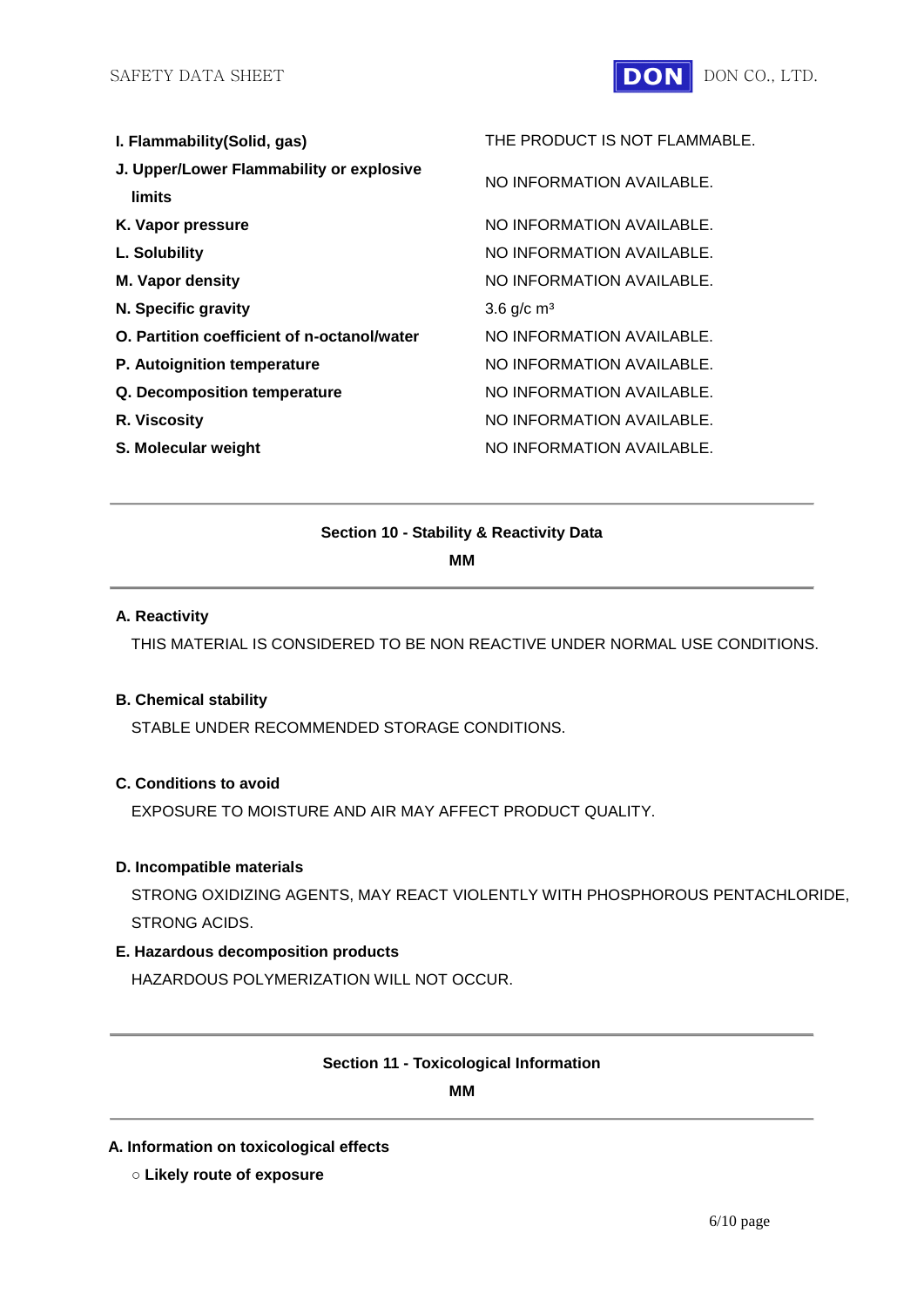EYE CONTACT, SKIN CONTACT, INGESTION

**○ Target Organs**

RESPIRATORY SYSTEM

## **○ Specific target organ systemic toxicity - single exposure**

THE SUBSTANCE OR MIXTURE IS NOT CLASSIFIED AS SPECIFIC TARGET ORGAN TOXICANT, SINGLE EXPOSURE.

## **○ Specific target organ systemic toxicity - repeated exposure** THE SUBSTANCE OR MIXTURE IS NOT CLASSIFIED AS SPECIFIC TARGET ORGAN TOXICANT, REPEATED EXPOSURE.

## **○ Aspiration hazard**

REGARDING THE AVAILABLE DATA THE CLASSIFICATION CRITERIA ARE NOT FULFILLED.

## **B. Carcinogenicity**

**○ IARC**

NO INGREDIENT OF THIS PRODUCT PRESENT AT LEVELS GREATER THAN OR EQUAL TO 0.1% IS IDENTIFIED AS PROBABLE, POSSIBLE OR CONFIRMED HUMAN CARCINOGEN BY *IARC*.

### **○ OSHA**

NO INGREDIENT OF THIS PRODUCT PRESENT AT LEVELS GREATER THAN OR EQUAL TO 0.1% IS IDENTIFIED AS A CARCINOGEN OR POTENTIAL CARCINOGEN BY *OSHA*.

**○ NTP**

NO INGREDIENT OF THIS PRODUCT PRESENT AT LEVELS GREATER THAN OR EQUAL TO 0.1% IS IDENTIFIED AS A KNOWN OR ANTICIPATED CARCINOGEN BY *NTP*.

## **○ ACGIH**

NO INGREDIENT OF THIS PRODUCT PRESENT AT LEVELS GREATER THAN OR EQUAL TO 0.1% IS IDENTIFIED AS A CARCINOGEN OR POTENTIAL CARCINOGEN BY *ACGIH*.

## **C. Further information**

SINCE THE SUBSTANCE IS POORLY ABSORBED, NO HAZARDOUS PROPERTIES ARE TO BE ANTICIPATED.HANDLE IN ACCORDANCE WITH GOOD INDUSTRIAL HYGIENE AND SAFETY PRACTICE.

## **Section 12 - Ecological Information & Environmental Information**

**MM**

#### **A. Ecotoxicity**

NO INFORMATION AVAILABLE.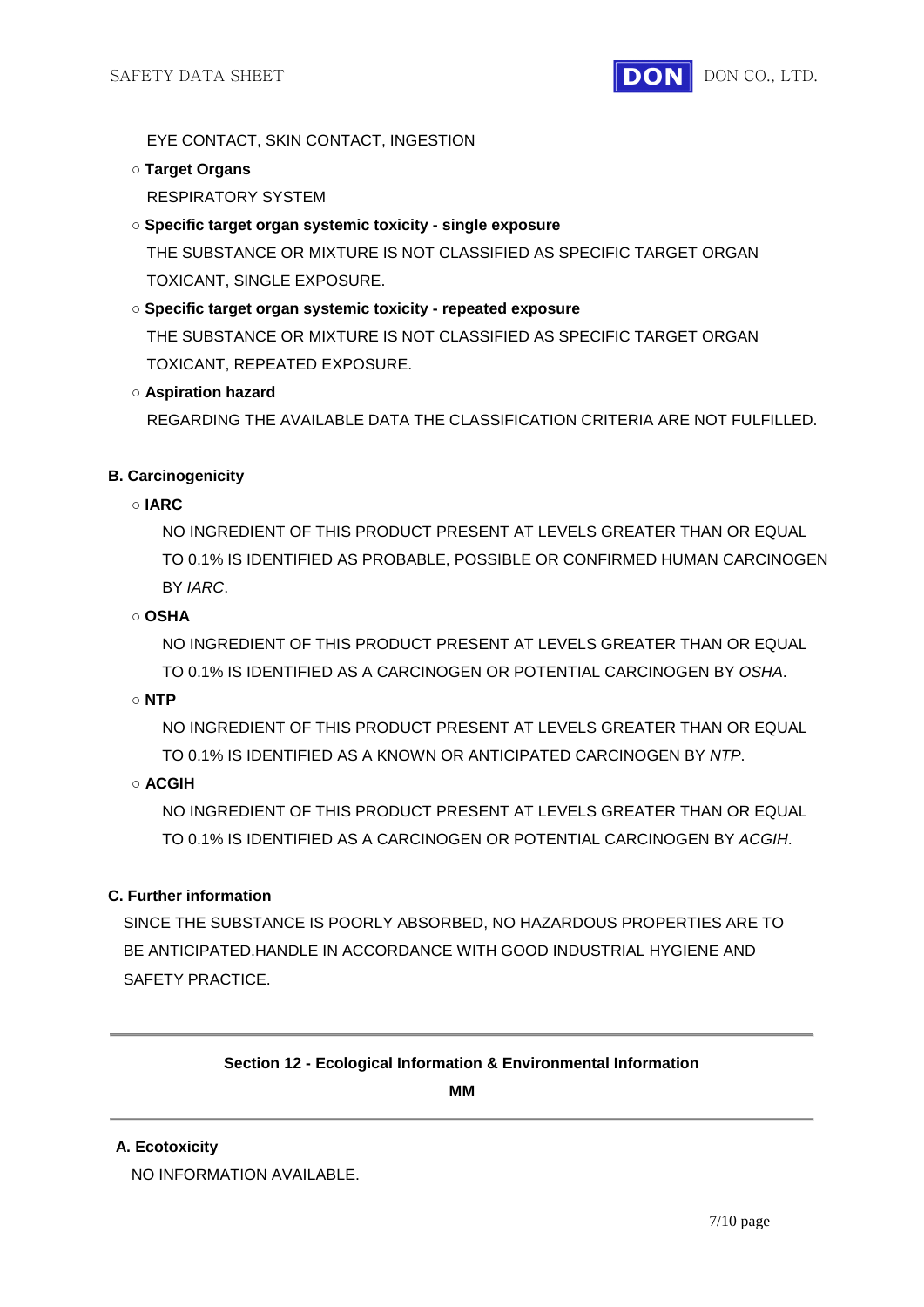

- **B. Persistence and degradability** NO INFORMATION AVAILABLE.
- **C. Bioaccumulative potential** NO INFORMATION AVAILABLE.
- **D. Mobility in soil**

NO INFORMATION AVAILABLE.

#### **E. Additional ecological information**

NO INFORMATION AVAILABLE.

#### **Section 13 - Disposal Considerations**

**MM**

#### **A. Disposal methods**

DISPOSE OF CONTENTS/ CONTAINER IN ACCORDANCE WITH THE LOCAL/REGIONAL /NATIONAL/INTERNATIONAL REGULATIONS.

DISPOSE OF WASTE PRODUCT IN A PERMITTED INDUSTRIAL WASTE FACILITY.

### **B. Uncleaned packaging**

DISPOSAL MUST BE MADE ACCORDING TO OFFICIAL REGULATIONS.

## **Section 14 - Transport Information**

**MM**

#### **A. Land transport (DOT)**

NOT CLASSIFIED AS DANGEROUS IN THE MEANING OF TRANSPORT REGULATIONS.

#### **B. Air transport (IATA)**

NOT CLASSIFIED AS DANGEROUS IN THE MEANING OF TRANSPORT REGULATIONS.

#### **C. Sea transport (IMDG)**

NOT CLASSIFIED AS DANGEROUS IN THE MEANING OF TRANSPORT REGULATIONS.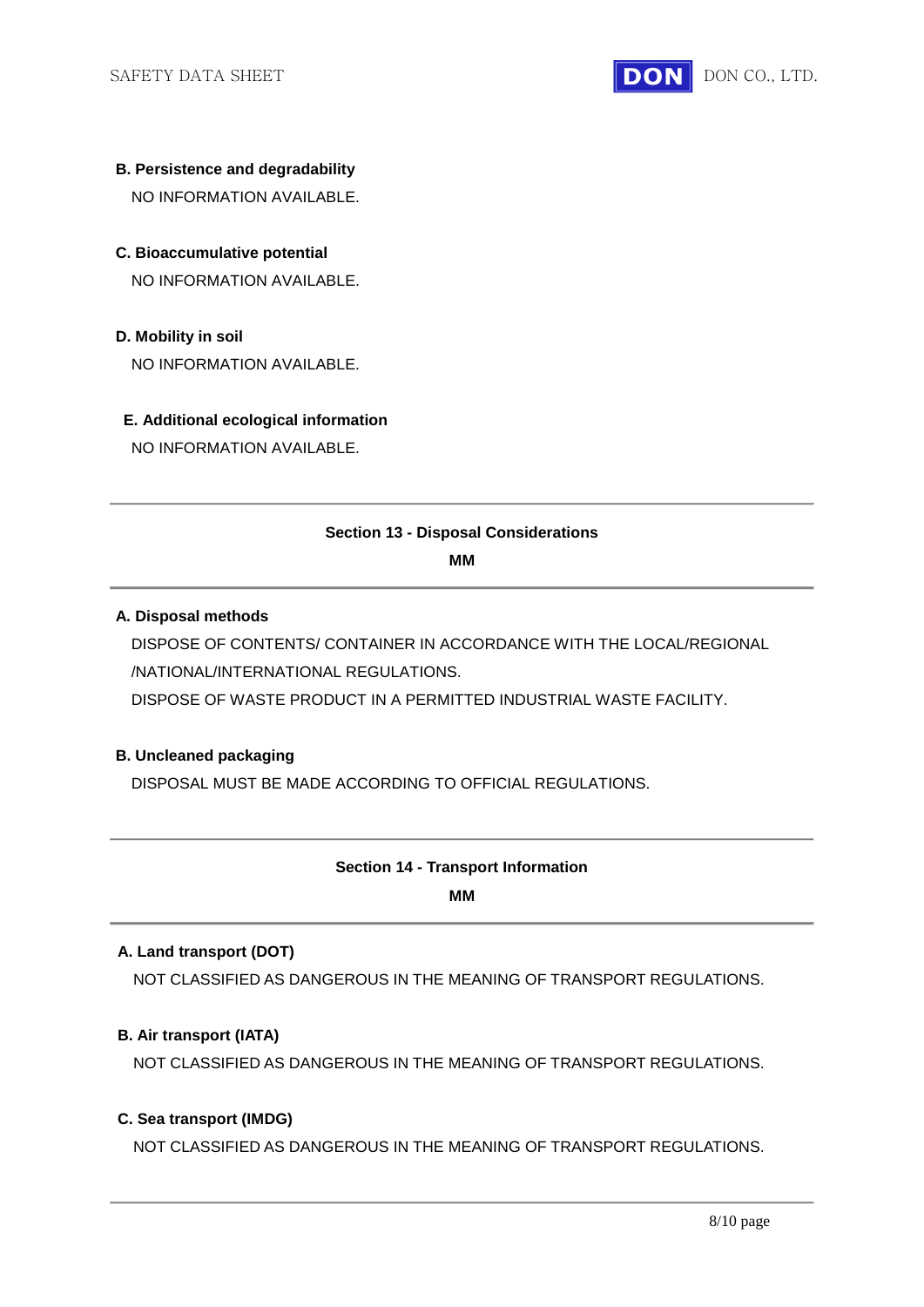

#### **Section 15 - Regulatory Information**

#### **MM**

- **A. National and/or international regulatory information**
	- **POPs Management Law** NOT APPLICABLE
	- **Information of EU Classification**
		- **\* Classification**
			- NOT APPLICABLE
		- **\* Risk Phrases**
			- NOT APPLICABLE
		- **\* Safety Phrase**
			- NOT APPLICABLE
	- **U.S. Federal regulations**
		- **\* OSHA PROCESS SAFETY (29 CFR 1910.119)**
			- NOT APPLICABLE
		- **\* CERCLA Section 103 (40CFR302.4)** NOT APPLICABLE
		- **\* EPCRA Section 302 (40CFR355.30)** NOT APPLICABLE
		- **\* EPCRA Section 304 (40CFR355.40)** NOT APPLICABLE
		- **\* EPCRA Section 313 (40CFR372.65)** NOT APPLICABLE
	- **Rotterdam Convention listed ingredients** NOT APPLICABLE
	- **Stockholm Convention listed ingredients** NOT APPLICABLE
	- **Montreal Protocol listed ingredients** NOT APPLICABLE

## **Section 16 - Other Information**

#### **MM**

#### **A. Reference**

THE INFORMATION CONTAINED HEREIN IS BELIEVED TO BE ACCURATE. IT IS PROVIDED INDEPENDENTLY OF ANY SALE OF THE PRODUCT FOR PURPOSE OF HAZARD